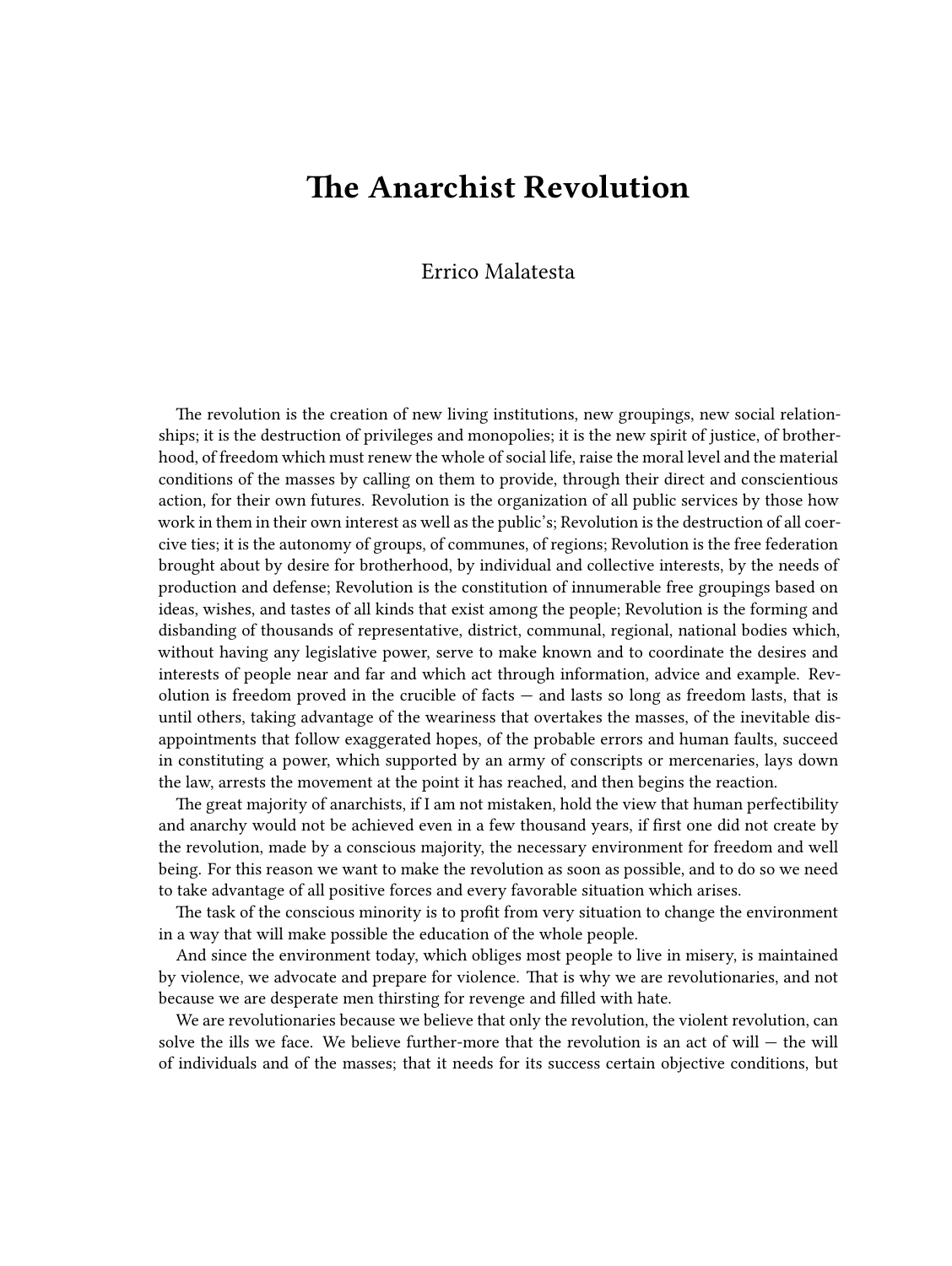that does not happen of necessity, inevitably, through the single action of economic and political forces.

Our task is to be revolutionary not only in the philosophical meaning of the word but also in the popular and insurrectionalist sense; and I can say this to clearly distinguish between my views and those of others who call themselves revolutionaries, but who interpret the world so as not to have to bring in the face of violence, the insurrection which must open the way to revolutionary achievements.

Anarchy cannot be achieved until after the revolution which will sweep away the first material obstacles. It is clear then that our efforts must in the first instance be directed to making the revolution and in such a way that it is in the direction of anarchy. We have to provoke the revolution with all the means at our disposal and act in it as anarchists, by opposing the constitution of any authoritarian regime and putting into operation as much as we can of our program. Anarchists will have to take advantage of the increased freedom that we would have won. We will have to be morally and technically prepared to realize within the limits of our numbers, those forms of social life and cooperation which they consider best and most suitable for paving the way for the future.

We do not want to wait for the masses to become anarchist before making the revolution, since we are convinced that they will never become anarchist if the institutions which keep them enslaved are not first destroyed. And since we need the support of the masses to build up a force of sufficient strength and to achieve our specific task of radical change of society by the direct action of the masses, we must get closer to them, accept them as they are, and from within their ranks seek to push them forward as much as possible. That is of course, if we really intend to work for the practical achievement of our ideals, and are not content with preaching in the desert for the simple satisfaction of our intellectual pride.

We don't take revolution as synonymous with progress, with an historic view of life. I that sense all kinds of people are revolutionary. When one introduced the centuries into the argument, everyone will agree with everything he says. But when we speak of revolution, when the masses speak of revolution, as when one refers to it in history, one simply means the insurrection triumphant. Insurrections will be necessary as long as there are power groups which use their material force to exact obedience from the masses. And it is only too clear that there will be many more insurrections before the people win that minimum of indispensable conditions for free and peaceful development, when humanity will be able to advance towards its noblest objectives without cruel struggles and useless suffering.

By revolution we do not mean just the insurrection, but we must avoid replacing one state of coercion by another. We must clearly distinguish between the revolutionary act which destroys as much as it can of the old regime and puts in its place new institutions, and government which comes afterwards to halt the revolution and suppress as many of the revolutionary conquests as it can.

History teaches us that all advances that are the result of revolutions were secured in the period of popular enthusiasm, when either a recognized government did not exist or was too weak to make a stand against the revolution. But once the government was formed, so reaction started which served the interest of the old and the new privileged classes and took back from the people all that it could.

Our task then is to make, and to help others make, the revolution by taking advantage of every opportunity and all available forces: advancing the revolution as much as possible in its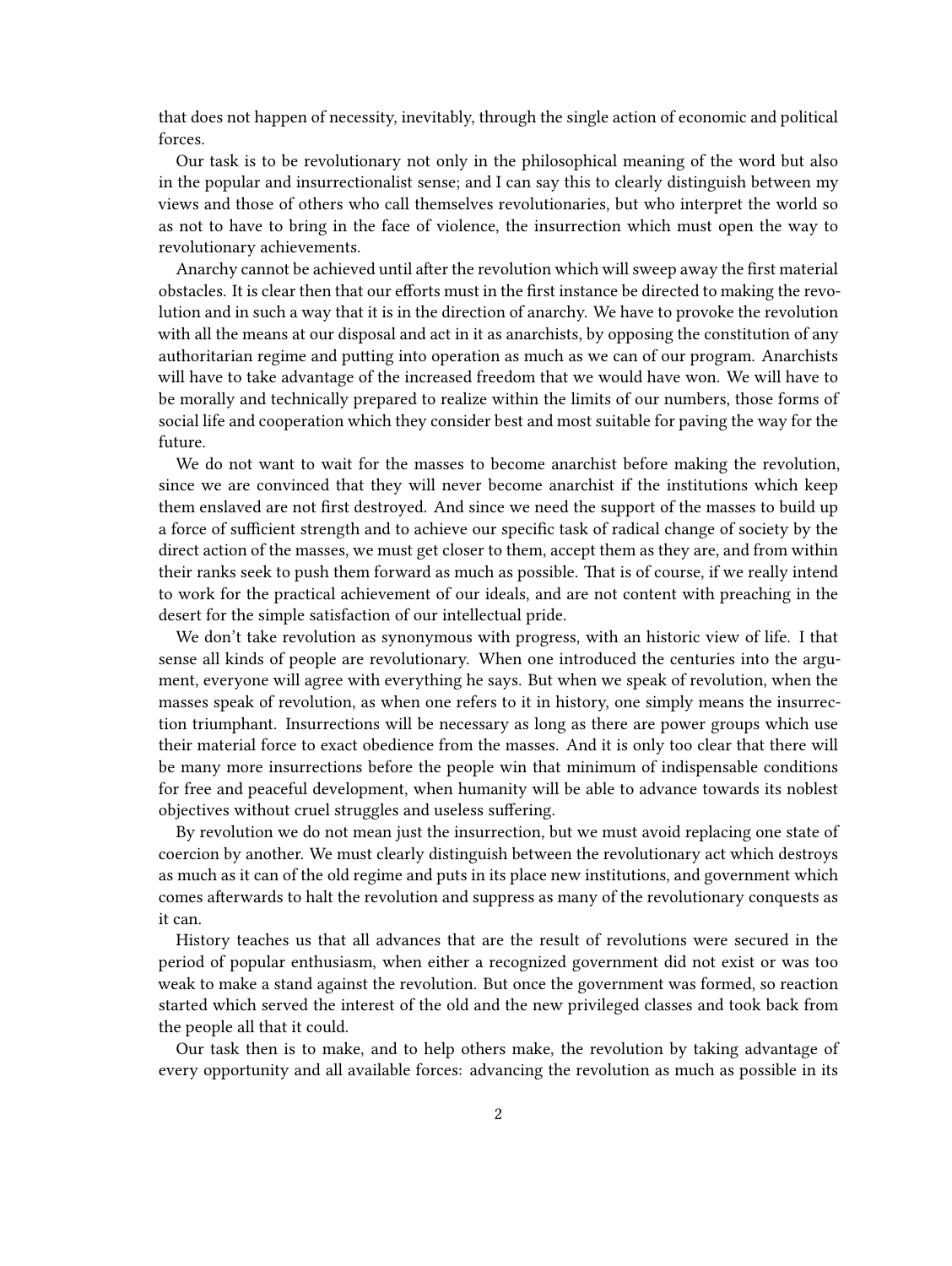constructive as well as destructive role, and always remaining opposed to the formation of any government, either ignoring it or combating it to the limits of our capacities.

We will no more recognize as republican constitution than we would a parliamentary monarchy. We cannot stop it if the people want it; we might even occasionally be with them in fighting attempts to bring about a restoration of a monarchy; but we will want and will demand complete freedom for those who think as we do and who wish to live outside the tutelage and oppression of the government; to propagate their ideas by word and deed. Revolutionaries yes, but above all anarchists.

- 1. Destruction of all concentrations of political power is the first duty of oppressed people.
- 2. Any organization of an allegedly provisional revolutionary political power to achieve this destruction cannot be other than one trick more, and would be as dangerous to the people as are all present governments.
- 3. In refusing every compromise for the achievement of the revolution, workers of the world must establish solidarity in revolutionary action outside the framework of bourgeois politicians.

These anarchist principles which were formulated under the inspiration of Bakunin at the Congress of St. Imier, 1872, continue to point a good direction for us today. Those who have tried to act in contradiction to them have disappeared, because however defined, government, dictatorship and parliament can only lead the people back to slavery. All experience so far bears this out. Needless to say, for the delegates of St. Imier as for us and all anarchists, the abolition of political power is not possible without the simultaneous destruction of economic privilege.

There is a need for a revolution to eliminate the material forces which exist to defend privilege and to prevent every real social progress. This conviction has led many to believe that the only important thing is the insurrection, and to overlook what has to be done to prevent an insurrection from remaining a sterile act of violence against which an act of reactionary violence would be the eventual reply. For those who believe this, all fo the practical questions of organization, of how to make provisions for the distribution of food, are idle questions: for them these are matters which will solve themselves, or will be solved by those who come after us. Yet the conclusion we come to is this: Social reorganization is something we must all think about right now, and as the old is destroyed we shall have a more human and just society as well as one more receptive to future advances. The alternative is that "the leaders" will think about these problems, and we shall have a new government, which will do exactly as all previous governments have done, in making the people pay for the scant and poor services they render, by taking away their freedom and allowing them to be oppressed by every kind of parasite and exploiter.

In order to abolish the police and all the harmful social institutions we must know what to put in their place, no in a more or less distant future but immediately, the very day we start demolishing. One only destroys, effectively and permanently, that which one replaces by something else; and to put off to a later date the solution of problems which present themselves with the urgency of necessity, would be to give time to the institutions one is intending to abolish to recover from the shock and reassert themselves, perhaps under other names, but certainly with the same structure.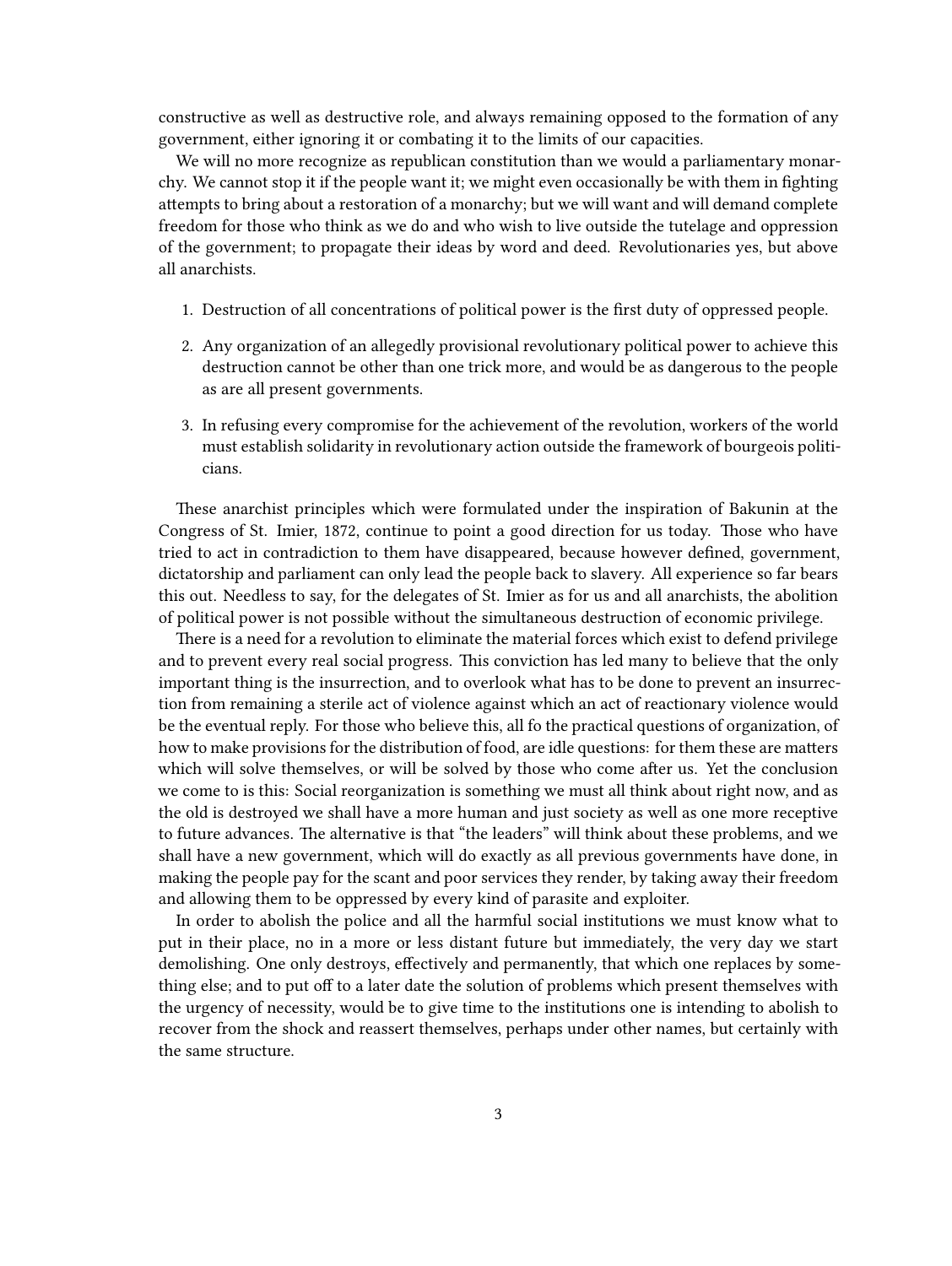Our solutions may be accepted by a sufficiently large section of the population and we shall have achieved anarchy, or taken a step towards anarchy; or they may not be understood or accepted and then our efforts will serve as propaganda and place before the public at large the program for a not distant future. But in any case we must have our solutions provisional, subject to correction and revision in the light of practice, but we must have our solutions if we do not wish to submit passively to those solutions imposed by others, and limit ourselves to the unprofitable role of useless and impotent grumblers.

I believe that we anarchists, convinced of the validity of our program, must make special efforts to acquire a predominating influence in order to be able to swing the movement towards the realization of our ideals; but we must acquire this influence by being more active and more effective than the others. Only in this way will it be worth acquiring. Today we must examine thoroughly, develop and propagate our ideas and coordinate our efforts for common action. We must act inside the popular movements to prevent them from limiting themselves to, and being corrupted by, the exclusive demand for the small improvements possible under the capitalist system, and seek to make it seve for the preparation o the complete and radical change of our society. We must work among the mass of unorganized, and possibly unorganizable, people to awaken in them the spirit of revolt and the desire and hope for a free and happy existence, We must initiate and support every possible kind of movement which tends to weaken the power of the government and of the capitalists and to raise the moral level and material conditions of the people. We must get ready and prepare, morally and materially, for the revolutionary act which has to open the way to the future.

And tomorrow, in the revolution, we must play an active part in the necessary physical struggle, seeking to make it as radical as possible, in order to destroy all the repressive forces of the government and to induce the people to take possession of the land, homes, transport, factories, mines, and of all existing goods, and organize themselves so that there is a just distribution immediately of food products. At the same time we must arrange for the exchange of goods between communities and regions and continue to intensify production and all those services which are of use to the people.

We must, in every way possible, and in accord with local conditions and possibilities, encourage action by associations, cooperatives, groups of volunteers — in order to prevent the emergence of new authoritarian groups, new governments, combating them with violence if necessary, but above all by rendering them useless.

And if there were not sufficient support among the people to prevent the reconstitution of government, its authoritarian institutions and its organs of repression, we should refuse to cooperate of recognize it, and rebel against its demands, claiming full autonomy for ourselves and for all dissident minorities. We should remain in a state of open rebellion if possible, and prepare the way to convert present defeat into a future success.

I do no think that what matters is the triumph of our plans, our projects and our utopias, which in any case will need the confirmation of practice and experiment, and may as a result have to be modified, developed or adapted to the true moral and material conditions of time and place. What matters most of all is that the people, all people, should lose their sheep like instincts and habits with which their minds have been inculcated by an age-long slavery, and that they should learn to think and act freely. It is to this task of liberation that anarchists must devote their attention.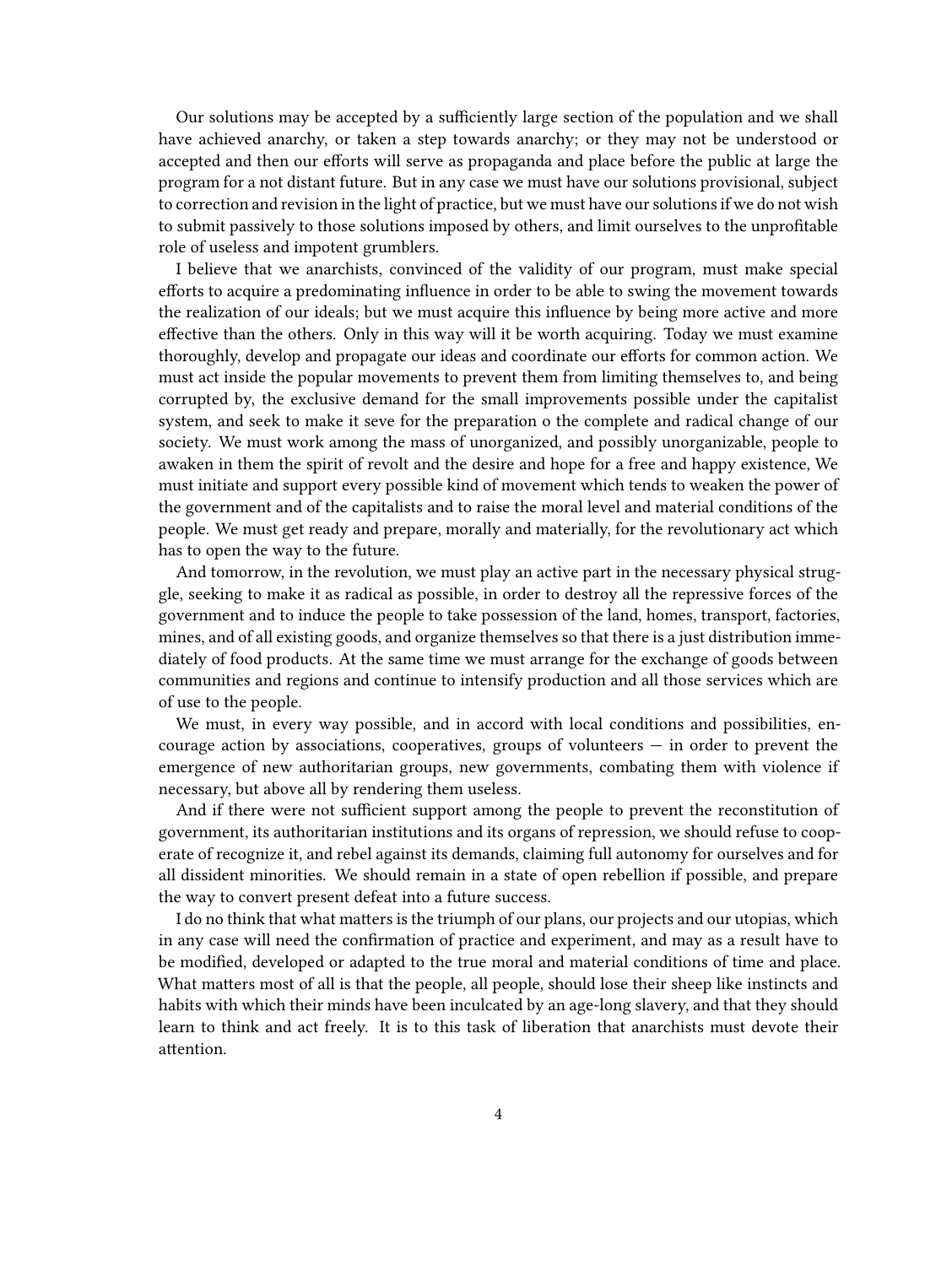Once the government has been overthrown, or at least neutralized, it will be the task of the people, and especially of those among them who have initiative and organizing ability, to provide for the satisfaction of immediate needs and to prepare for the future by destroying privileges and harmful institutions and in the meantime seeing to it that those useful institutions which today serve the ruling class either exclusively or primarily, shall operate in favor of all equally.

Anarchists have the job of being the militant custodians of liberty against all aspirants to power and against the possible tyranny of the majority.

We are agreed in thinking that apart from the problem of assuring victory against the material forces of he adversary there is also the problem of giving life to the revolution after victory.

We are in agreement that a revolution which were to result in chaos would not be a vital revolution.

But one must not exaggerate, it should not be thought that we must, and can find a perfect solution for every possible problem. One should not want to foresee and determine too much, because instead of preparing for anarchy we might find ourselves indulging in unattainable dreams or ever becoming authoritarians, and consciously or otherwise, proposing to act like a government which in the name of freedom and the popular will subject people to its domination. The fact is that one cannot educate the people if they are not in a position, or obliged by necessity, to act for themselves, and that the revolutionary organization the people, useful and necessary as it is, cannot be stretched indefinitely: at a certain point if it does not erupt in revolutionary action, either the government strangles it or the organization itself degenerates and breaks up  $$ and one has to start all over again from the beginning.

I would be unable to accept the view that all past revolutions though they were not anarchist revolutions were useless, nor that future ones which will still not be anarchist revolutions will be useless. I believe that the complete triumph of anarchy will come by evolution, gradually, rather than by violent revolution: when an earlier or several earlier revolutions will have destroyed the major military and economic obstacles which are opposed to the spiritual and material development of the people, and which are opposed to increasing production to the level of needs and desires.

In any case, if we take into account our sparse numbers and the prevalent attitude among most people, and if we do not wish to confuse our wishes with reality, we must expect that the next revolution will not be anarchist one, and therefore what is more pressing, is to think of what we can and must do in a revolution in which we will be a relatively small and badly armed minority. But we must beware of ourselves becoming less anarchist merely because he people are not ready for anarchy. If they want a government, it is unlikely that we will be able to prevent a new government being formed, but this is no reason for our not trying to persuade the people that government is useless and harmful or of preventing the government from also imposing on us and others like us who don't want it. We will have to exert ourselves to ensure that social life and especially economic standards improve without the intervention of government, and thus we must be as ready as possible to deal with the practical problems of production and distribution, remembering that those most suited to organize work are those who now do it. If we are unable to prevent the constitution of a new government, if we are unable to destroy it immediately, we should in either case refuse to support it in any shape or form. We should reject military conscription and refuse to pay taxes. Disobedience on principle, resistance to the bitter end against every imposition by the authorities, and an absolute refusal to accept any position of command.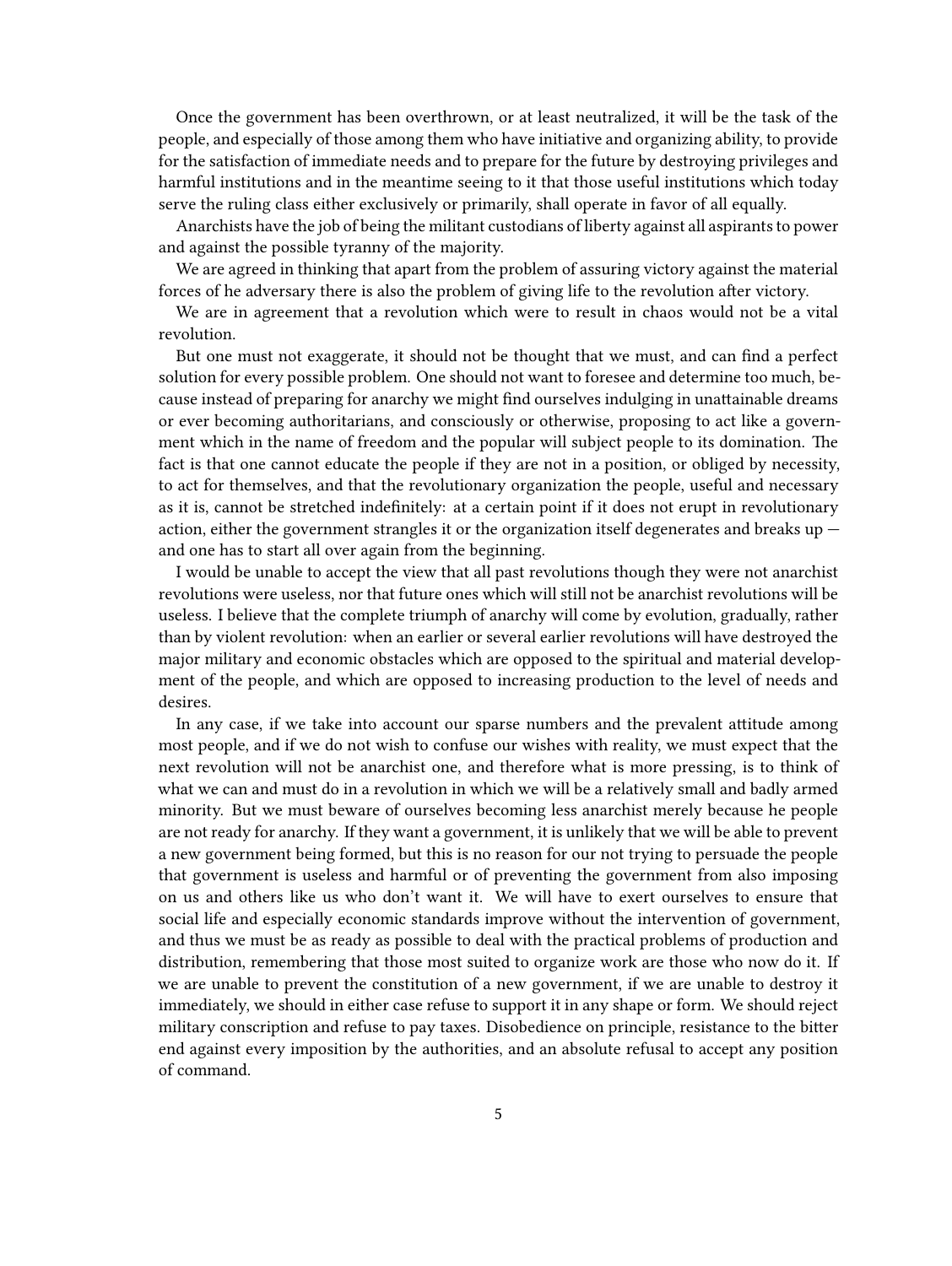If we are unable to overthrow capitalism, we shall have to demand for ourselves and for all who want it, the right of free access to the necessary means of production to maintain an independent existence.

Advise when we have suggestions to offer; teach if we know more than others; set the example for a life based on free agreement between men; defend even with force if necessary and possible, our autonomy against any government provocation… but command, govern or rule — *never!*

In this way we shall not achieve anarchy, which cannot be imposed against the will of the people, but at least we shall be preparing the way for it. We do not have to wait indefinitely for the state to wither away or for our rulers to become part of the people and to give up their power over us if we can talk them out of their position.